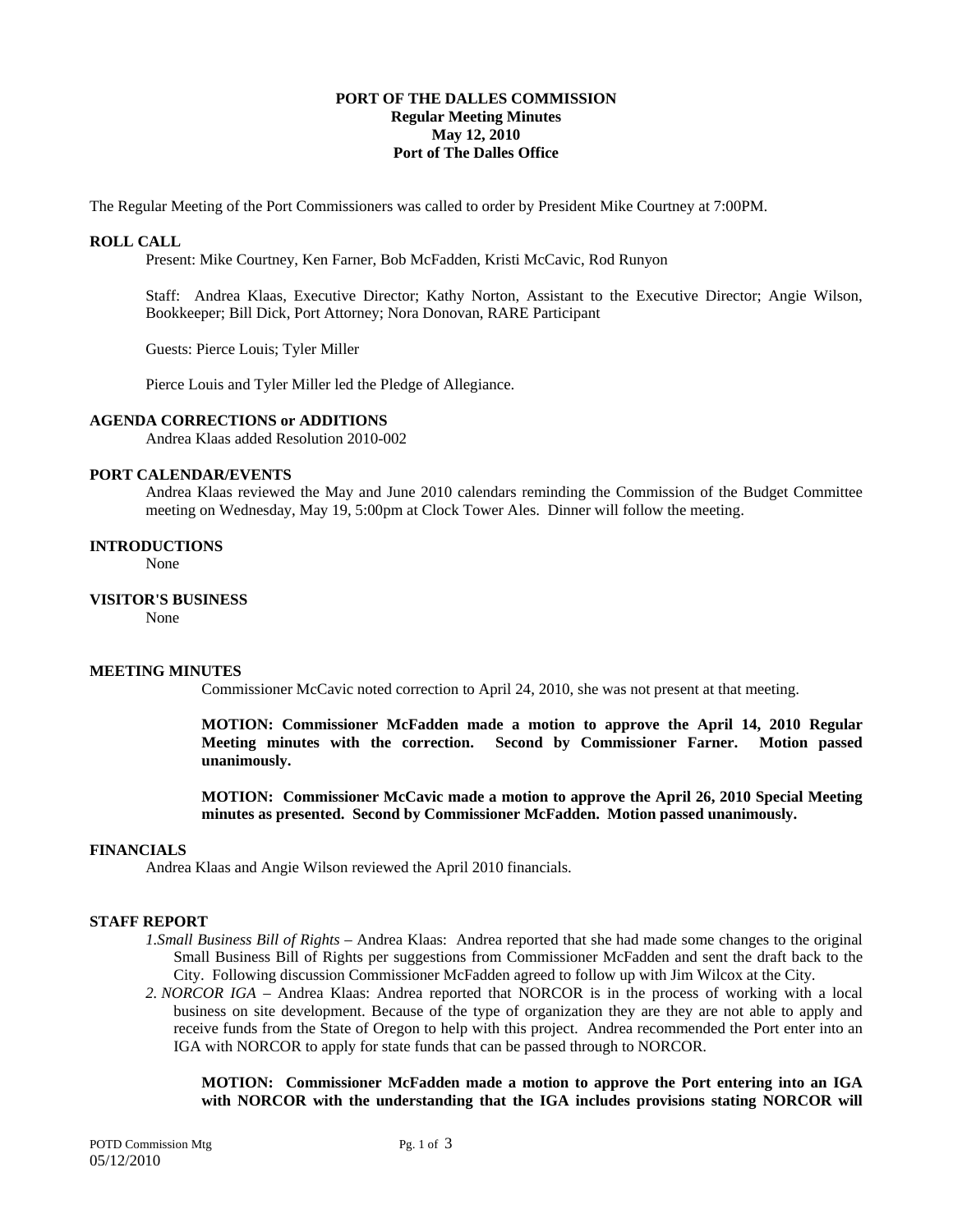# **reimburse the Port for staff time and legal expenses. Second by Commissioner McCavic. Commissioner Courtney declared a conflict of interest. Motion passed 4 yes and 1 abstention.**

- *3. UGB* Andrea Klaas: Andrea updated the Commission on the history of the UGB project. In response to Andrea's request for updated information Dan Durow sent an email stating the City has a signed contract with the planning consultant and they have a draft of the Comprehensive Land Use Plan. They hope to be ready to submit for Public hearing in about 18 months.
- *3.5 \*\* Addition to Agenda: Resolution 2010-002* Andrea Klaas: In the Matter of reclassifying misclassified checks to properly align them with the budget.

### **MOTION: Commissioner McFadden made a motion to approve Resolution 2010-002 as presented. Second by Commissioner Farner. Motion passed unanimously.**

- *4.Monthly Highlights* Andrea Klaas: Andrea reported that the TumALum property transaction is completed. FixAuto/AAA Metal Fab/Wasco Investment property transaction is completed. Crates Point Development/SHA building construction is one month ahead of schedule.
- *5.RARE Update* Nora Donovan updated the Commission on her activities for the past month. A Port Open house is set for June 25<sup>th</sup> at 4pm. Invitations were sent to all businesses in the Port subdivisions. There will be a tour of the new DHS building at 4:30. Nora has been doing research on development costs in the area and how the Port can assist with making development more feasible for businesses. The website maintenance handbook is coming together.
- *6. Marina Update* Kathy Norton updated the Commission on activities and issues at the Marina. Discussion on information available based on the Marina Enterprise budget numbers.

**MOTION: Commissioner McFadden made a motion to approve implementing a \$20.00 minimum fee for open moorage electrical hookups; approve changing the fee assessment from the footprint of the boathouses to the square footage of the living space; approve a 3% increase in moorage fees for 2010-2011. Second by Commissioner McCavic. Motion passed unanimously.** 

Kathy reported the research on updating the electrical system continues. Update and discussion on some parking lot issues. One issue was tabled until Executive Session.

- *7. Reports of Committees*:
	- a.*Urban Renewal-* Commissioner Farner The round about will be ready next week; marine terminal at the Corps of Engineers for their permitting process; Urban Renewal Plan amended.
	- b.*Chamber of Commerce*  Commissioner McFadden –update on recent Chamber activities.
	- c.*Wasco EDC* Andrea Klaas The Needs & Issues project list is completed, the Port project made the top ten.
- *8. FYI:* Lengthy discussion on business retention importance of focusing on existing business.

Break - 8:08PM

### INTO EXECUTIVE SESSION 8:15PM

**EXECUTIVE SESSION** *(as allowed by ORS 192.660 (2) (e) (f) (h)) this may include discussion of real property transactions and privileged legal communication.* 

\*8:30pm Angie Wilson left meeting.

Back to Regular Session 10:04PM

\*\*Addition to Agenda – Action required from Executive Session Discussion

# Storm Water Outfall Easement:

**MOTION: Commissioner Farner made a motion to approve signing the Storm Water Outfall Easement subject to legal council's review and approval. Second by Commissioner McCavic. Motion passed unanimously.**